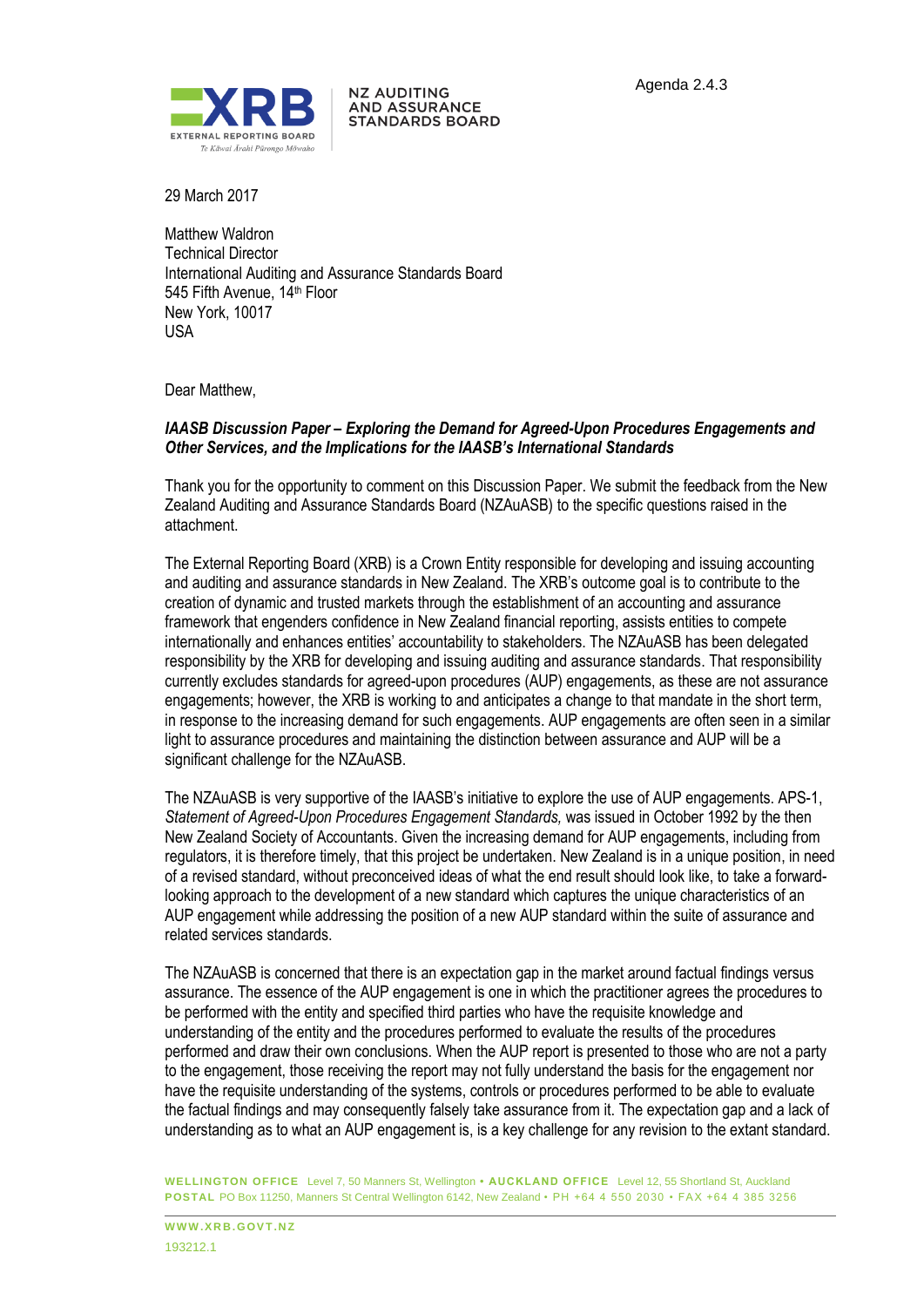Care must be taken to ensure that the engaging party doesn't see the AUP engagement as a cheap alternative to an assurance engagement.

We are very interested in this project and are happy to offer our assistance to the task force if needed.

Should you have any queries concerning our submission please contact either myself at the address details provided below or Sylvia van Dyk (sylvia.vandyk@xrb.govt.nz).

Yours sincerely,

Robert Bulman

**Robert Buchanan**

**Chairman**

Email: robert@buchananlaw.co.nz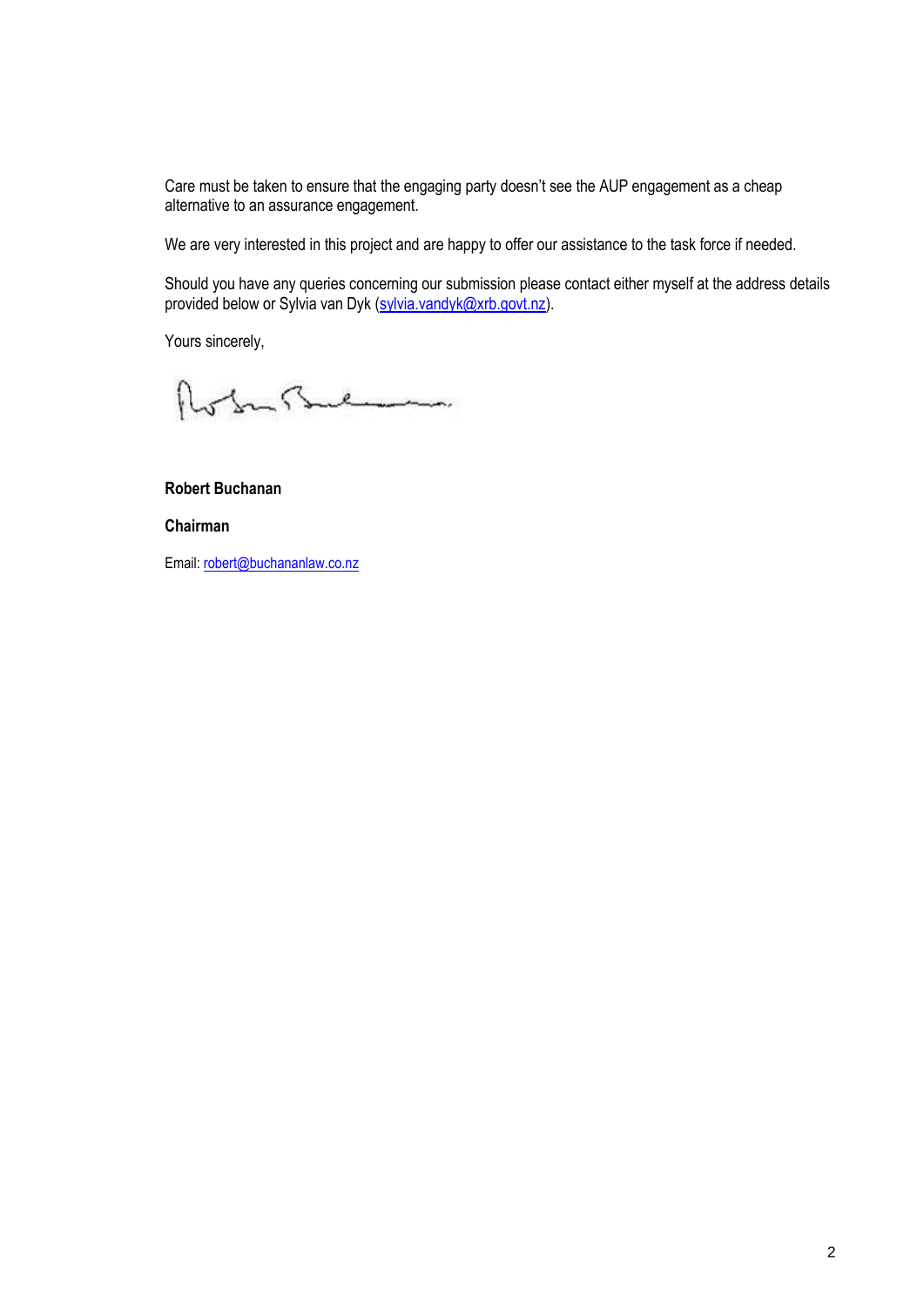# **Submission of the New Zealand Auditing and Assurance Standards Board**

## *IAASB Discussion Paper – Exploring the Demand for Agreed-Upon Procedures Engagements and Other Services, and the Implications for the IAASB's International Standards.*

## **I Schedule of Responses to the IAASB's Specific Questions**

*The Role of Professional Judgement and Professional Scepticism in an AUP Engagement* 

**1. Results from the Working Group's outreach indicate that many stakeholders are of the view that professional judgement has a role in an AUP engagement, particularly in performing the engagement with professional competence and due care. However, the procedures in an AUP engagement should result in objectively verifiable factual findings and not subjective opinions or conclusions. Is this consistent with your views on the role of professional judgement in an AUP engagement? If not, what are your views on the role of professional judgement in an AUP engagement?**

The NZAuASB agrees with the Working Group that professional judgement has a role to play in an AUP engagement, albeit a different, more limited, role to that of professional judgement in an assurance engagement.

The need for professional judgement is more limited in the AUP context than for an assurance engagement, as there is no need to exercise professional judgement in performing or evaluating the findings of the procedures performed. The NZAuASB agrees that AUP engagements should result in objectively verifiable factual findings and not subjective opinions or conclusions.

In an AUP engagement, the NZAuASB considers there is a need for the application of professional judgement:

- when performing engagement acceptance considerations, for example, making a judgement whether the AUP engagement is appropriate in the circumstances and that the users do not actually require some form of assurance engagement.
- to determine whether the procedures to be performed are objective or whether the procedures could potentially be misleading. For example, in the local market our constituents have found that procedures suggested by a client or a regulator often would require the use of professional judgement in performing the procedures and/or are subjective due to a lack of understanding in the market of the nature of an AUP engagement. In these circumstances, the practitioner may need to assist the client in determining appropriate procedures to be performed and with it the appropriate engagement type.
- to determine whether the procedures agreed-upon are appropriate and sufficiently complete to provide the information necessary for the user to evaluate and draw a conclusion. For example, a client may request procedures be performed over invoices to determine that the authorisation process is being followed. However, if the client does not also request procedures be performed to determine completeness of the invoice series, how can the user conclude that theft has not occurred by means of invoice deletion and payment diversion? In such circumstances, the practitioner may suggest additional or alternative procedures to the client, or at least clarify that these procedures do not address certain risks. However, ultimately, it is up to the client to determine the procedures to be performed. A change in procedures could result in the engagement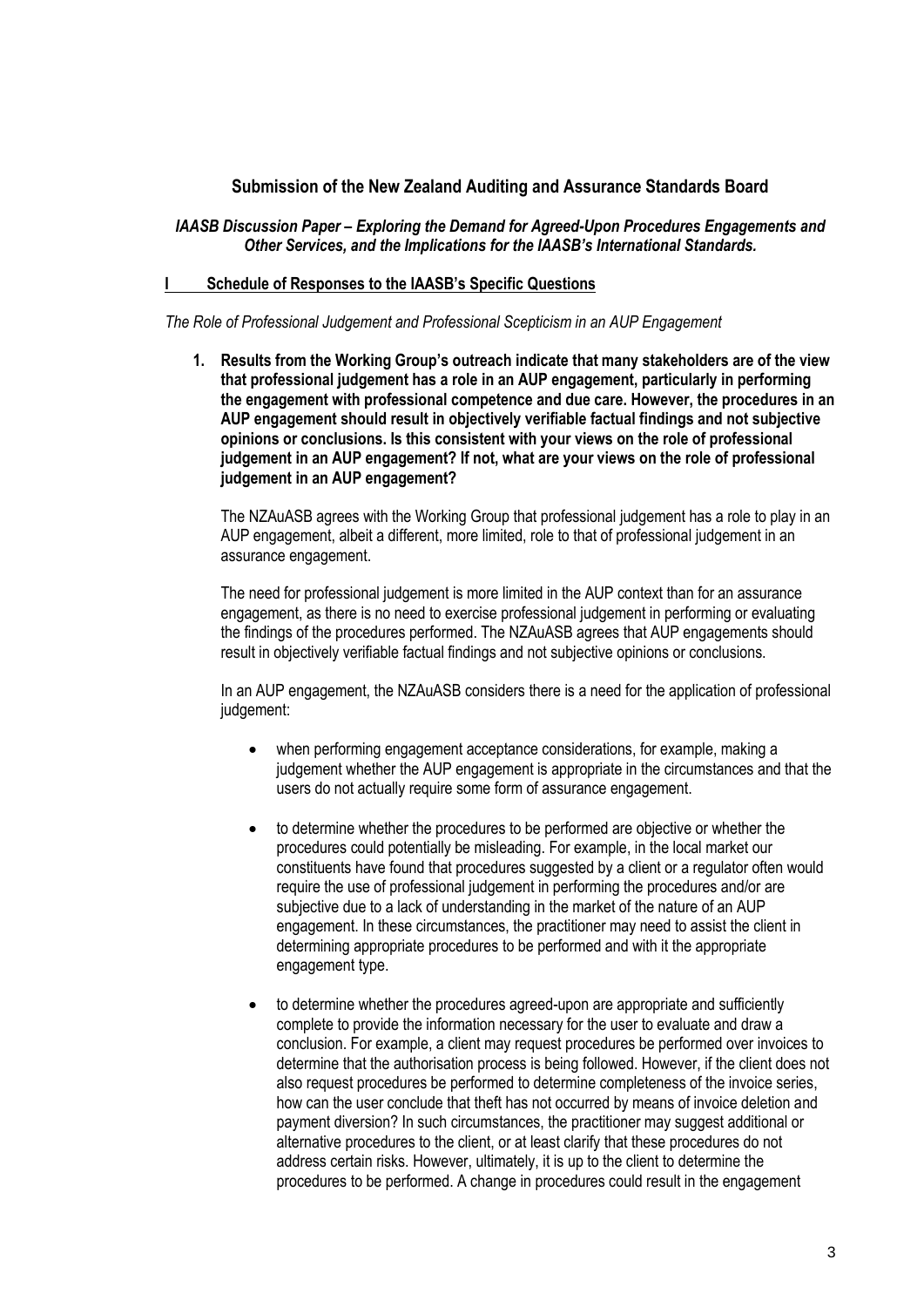becoming an assurance engagement, and managing this could also require the exercise of judgement.

## **2. Should revised ISRS 4400 include requirements relating to professional judgement? If yes, are there any unintended consequences of doing so?**

Professional judgement is intrinsic in all work performed by the practitioner regardless of the nature of the engagement. Accordingly, the NZAuASB does not believe that it is necessary to create a requirement that the practitioner exercise professional judgement.

However, the NZAuASB is supportive of including context (possibly in the introductory section, or in application guidance at appropriate stages of a revised AUP standard) about the role of professional judgement in an AUP engagement, i.e. professional judgement is relevant in the scoping of the engagement and the identification and agreement of the procedures to be performed but not in performing or evaluating those procedures so as to avoid subjectivity. Such discussion or guidance would need to be carefully worded to ensure that practitioners do not believe this gives them the ability to issue an assurance opinion or conclusion, rather than a statement of objectively verifiable factual findings. There is already an expectation gap in the market around factual findings versus assurance, and any linking of the two concepts (even if unintended) could muddy the waters further.

#### *Independence of the Professional Accountant*

**3. What are your views regarding practitioner independence for AUP engagements? Would your views change if the AUP report is restricted to specific users?**

## **Response:**

The NZAuASB strongly supports the need for the practitioner performing an AUP engagement to be independent. Independence enhances the value and credibility of an AUP engagement.

Even though the AUP engagement is a two-party engagement, between the practitioner and the engaging party, the demand for AUP engagements is increasing and parties other than the client may seek AUP, for example regulators requiring access to the report from an AUP engagement or the client wanting to publish the results of the engagement or provide the report to other parties that are not signatories to the engagement letter. Such circumstances may increase the risk that an AUP report may end up in the public domain and may be used, by other than the two-parties to the engagement, in a broader context than such report was designed to be used. In these circumstances, it is critical that AUP engagements stand up to the scrutiny associated with the public eye, including that the practitioner is independent in fact and appearance.

However, the NZAuASB acknowledges that there may be limited instances where a client does not require the practitioner to be independent. When this is the case, if the report is distributed only to those users who designed the procedures, and those users acknowledge that they did not require independence and were aware of the reasons a practitioner was not independent, a statement in the AUP report is an appropriate way to manage the issue. However, it would never be appropriate for a practitioner to both prepare information as well as provide factual findings about that information.

It may be useful for the IAASB to further understand the current and potential use of AUP engagements to fully analyse if and when independence is required.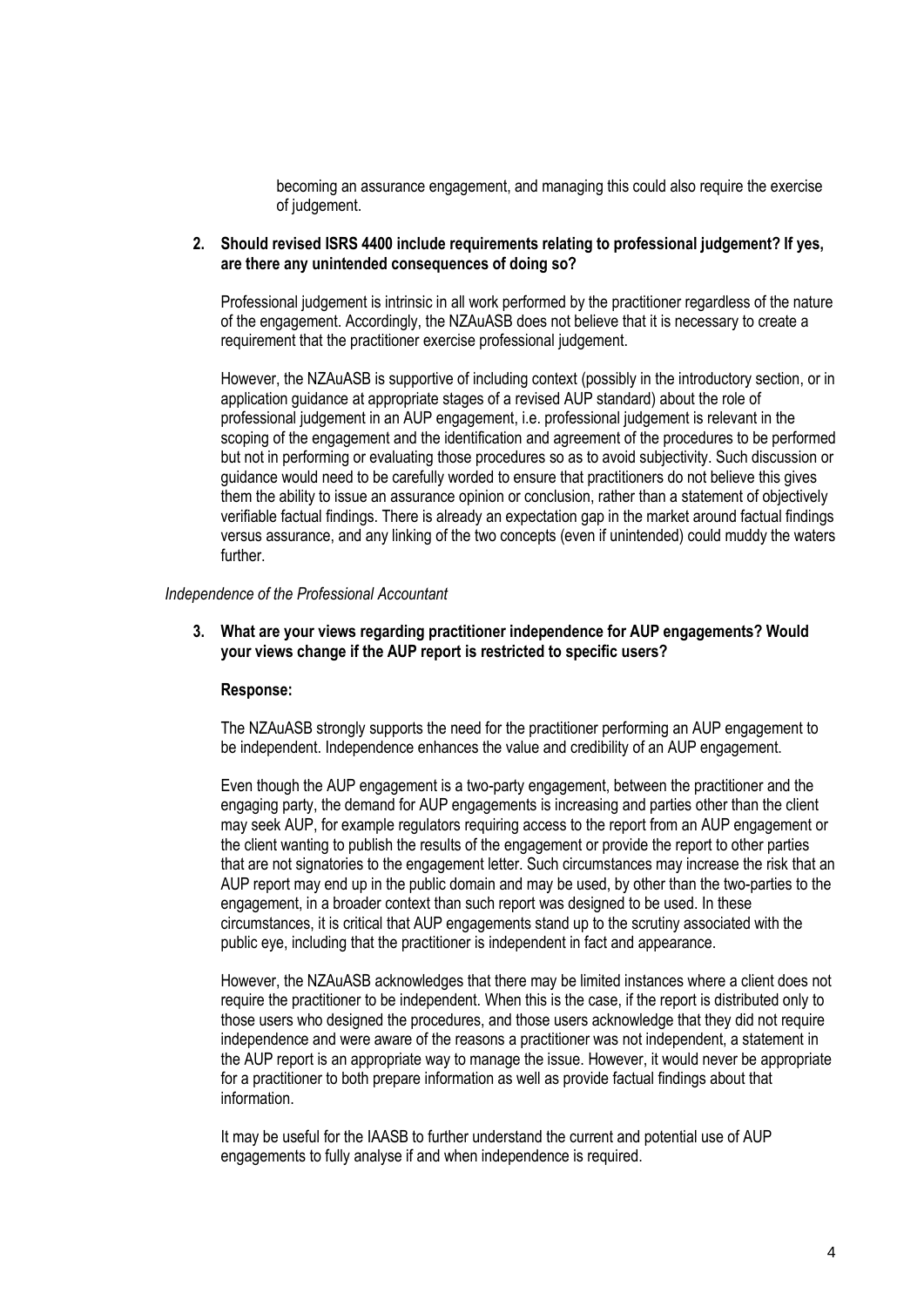The NZAuASB's view does not change if the AUP report is restricted to specific users, as those reports may, in practice, still be used by those that are not party to the report.

*Terminology in Describing Procedures and Reporting Factual Findings in an AUP Report* 

**4. What are your views regarding a prohibition on unclear or misleading terminology with related guidance about what unclear or misleading terminology means? Would your views change if the AUP report is restricted to specific users?**

## **Response:**

Unclear and misleading terminology in an AUP report creates confusion over what is being stated in the report, however, prohibiting terms/terminology may not suit all situations. The practitioner's report on AUP needs to (1) describe the purpose of the agreed-upon procedures and (2) describe the agreed-upon procedures in sufficient detail to enable the user to draw their own conclusions, including listing the procedures performed and the results and exceptions noted.

Educating practitioners in appropriate terminology is critical to ensuring the report on AUP is not unclear or misleading. The NZAuASB believes that the standard should include guidance on terminology that may be unclear or misleading, as well as guidance on terminology that is often used appropriately in practice. However, due to the nature of AUP engagements, there will not be a one-size fits all framework, and wording that is appropriate in one circumstance may not be appropriate in another.

The NZAuASB notes that the use of unclear language often stems from poorly worded requirements in law or regulation. In some situations, the wording can be difficult, if not impossible, for the practitioner to comply with and an alternate type of engagement may be more appropriate.

The NZAuASB's view does not change if the AUP report is restricted to specific users, as those reports may, in practice, still be used by those that are not party to the report.

## *AUP Engagements on Non-Financial Information*

**5. What are your views regarding clarifying that the scope of ISRS 4400 includes non-financial information, and developing preconditions relating to competence to undertake an AUP engagement on non-financial information?**

## **Response:**

The NZAuASB supports broadening the scope of ISRS 4400 to include non-financial information and notes that practitioners are already performing AUP engagements on non-financial information. Accordingly, clarifying the scope of ISRS 4400 will provide a framework for the practitioner performing these engagements.

There is a risk in any engagement that the practitioner does not have the competence and capabilities to perform the engagement. In both the auditing and other assurance standards, that risk is mitigated by a requirement that the persons who are performing the engagement collectively have the appropriate competence and capabilities to perform the engagement in accordance with the relevant standards and the applicable legal and regulatory environment.

Broadening the scope of ISRS 4400 to include non-financial information may lead to increased use of experts, and therefore the NZAuASB considers that the standard should appropriately address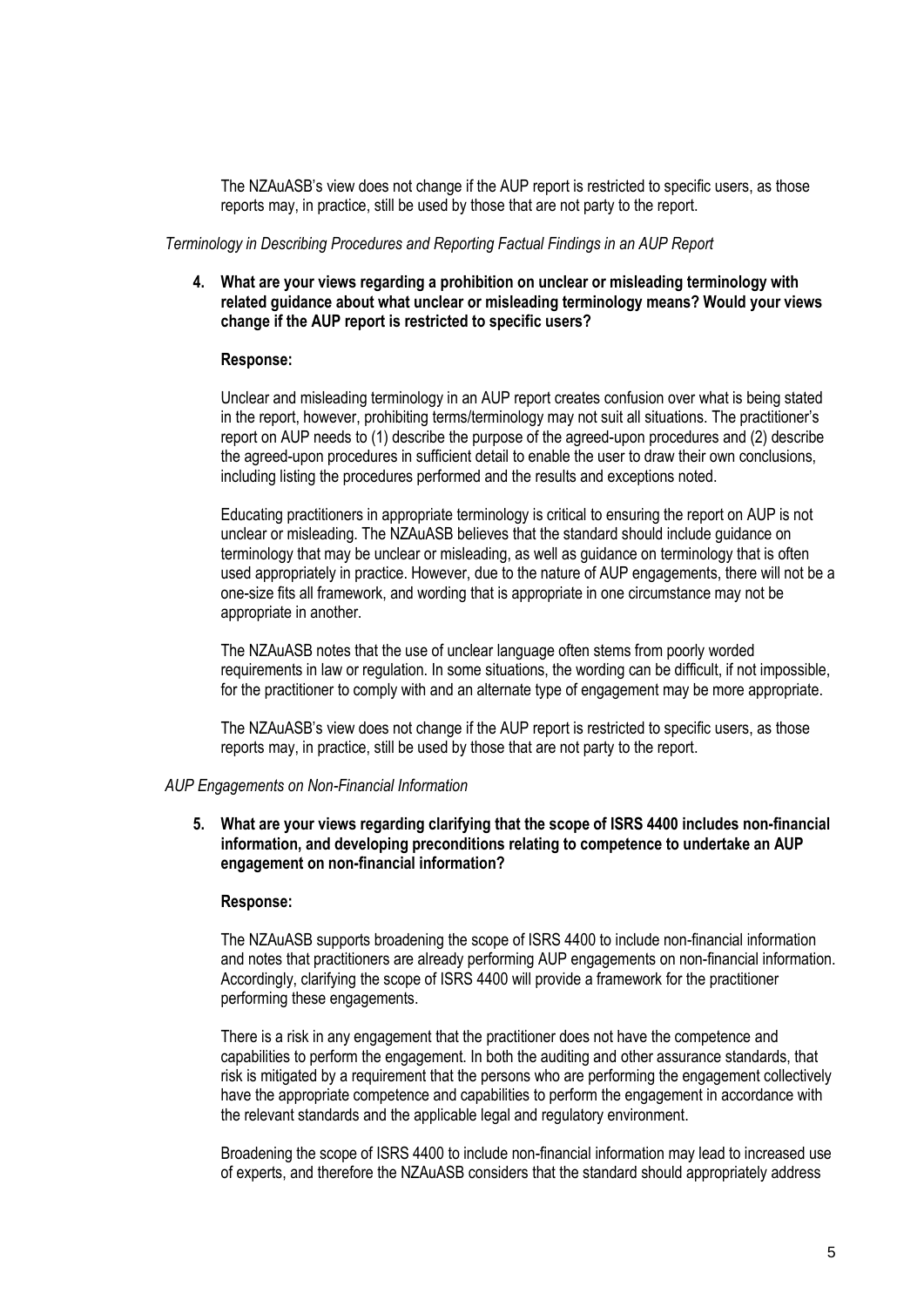this factor in additional requirements and application material, as explored in response to question 7.

**6. Are there any other matters that should be considered if the scope is clarified to include non-financial information?**

## **Response:**

Other matters that may need to be considered if the scope is clarified to include non-financial information include the potential for overlap with other types of engagement over non-financial information that are already well established and well recognised. The practitioner would need to consider not only whether an AUP engagement is appropriate compared with other engagements performed in accordance with international standards set by the IAASB, but more broadly, whether another type of engagement over non-financial information may be more appropriate than an AUP engagement.

## *Using the Work of an Expert*

## **7. Do you agree with the Working Group's views that ISRS 4400 should be enhanced, as explained above, for the use of experts in AUP engagements? Why or why not?**

## **Response:**

As noted in the response to question 5, the NZAuASB believes that broadening the scope of ISRS 4400 to include non-financial information may lead to more widespread use of experts in AUP engagements. The need for and use of experts for engagements involving financial information is also increasing due to complexities, for example in valuations. Accordingly, enhanced guidance to address the use of experts in AUP engagements may be helpful.

As with any engagement where an expert is used, it will be necessary for the practitioner to evaluate the competence, capabilities and objectivity of the expert to perform the engagement, including meeting any necessary independence requirements.

There are also other matters that the practitioner may need to consider, including:

- Agreeing in writing, with the expert, the procedures to be performed by the expert.
- Consultation with the expert to ensure that the procedures agreed with the user will meet the user's needs.
- Review of the expert's work by the practitioner. It should not simply be assumed that because an expert has performed the procedures, the practitioner's work is done.
- Understanding the procedures performed by the expert and the results and factual findings obtained in sufficient detail to prepare the AUP report.
- Reference in the AUP report to the nature of assistance provided by the expert and the identity of the expert.

## *Format of the AUP Report*

**8. What are your views regarding the Working Group's suggestions for improvements to the illustrative AUP report?**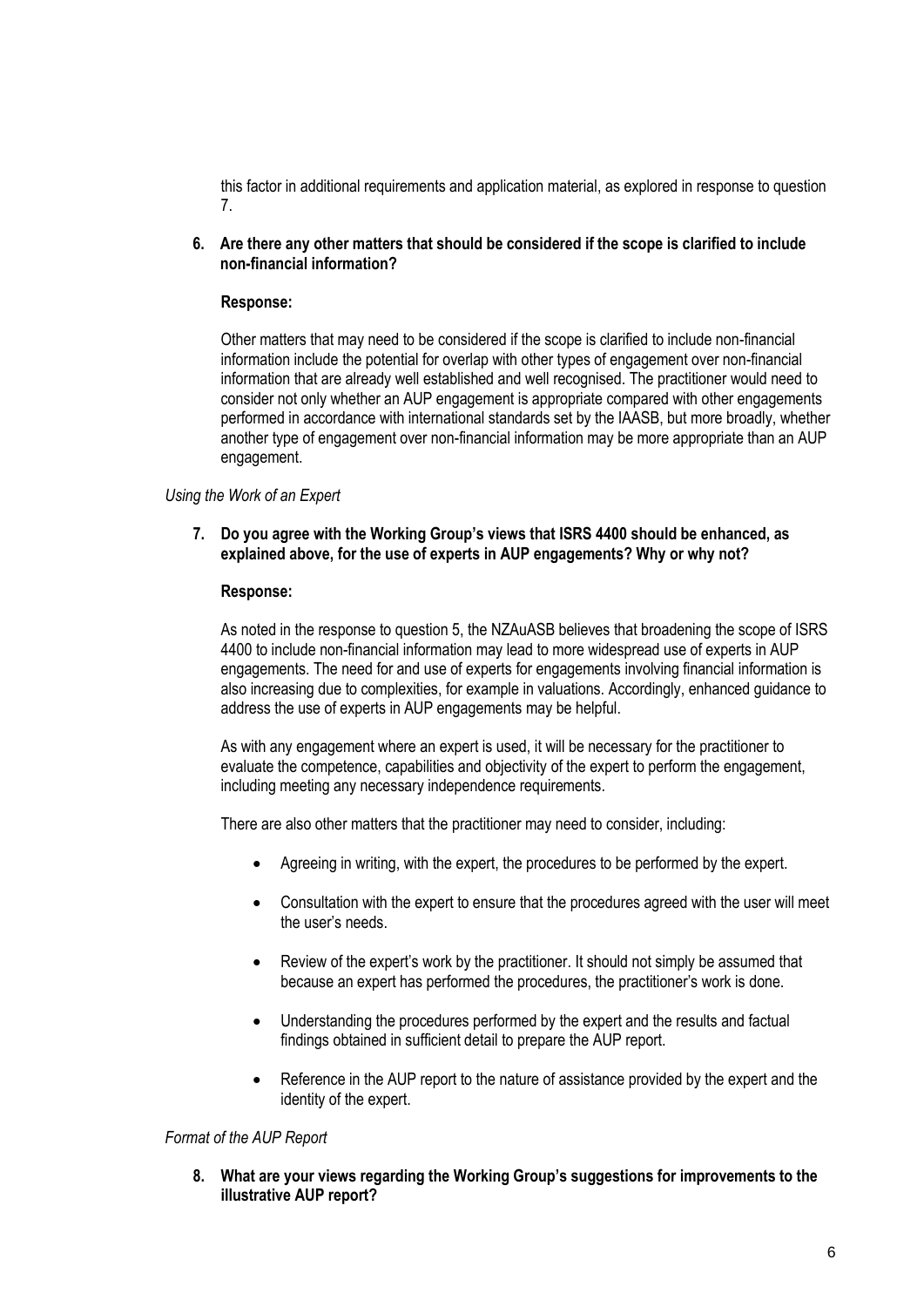## **We would be particularly interested in receiving illustrative reports that you believe communicate factual findings well.**

## **Response:**

The NZAuASB agrees that the illustrative reporting example in ISRS 4400 could be improved.

An illustrative report that presents the procedures and findings in a tabular format, or one that presents each procedure and finding together, will likely facilitate better communication, particularly for engagements involving many procedures. However, the NZAuASB discourages the Working Group against being overly prescriptive with respect to the format of the AUP report. Given the nature of AUP engagements, there is unlikely to be a "one size fits all" form of report. Rather than prescribing a standardised form of report for all AUP engagements, the NZAuASB prefers identifying the required elements that are common to all AUP engagements and allowing flexibility for the practitioner to present the procedures and findings in the most suitable format.

Practical reporting examples are included in the Appendix.

## *AUP Report Restrictions*

**9. Do you agree that the AUP report can be provided to a party that is not a signatory to the engagement letter as long as the party has a clear understanding of the AUP and the conditions of the engagement? If not, what are your views?**

### **Response:**

In general, the NZAuASB does not support providing the AUP report to users who are not signatories to the engagement letter.

There were mixed views as to whether there may be circumstances where it is appropriate to provide the report to a party that is not a signatory. For example, in New Zealand the regulator requires a qualified auditor to provide a report of factual findings in respect of the Net Tangible Asset calculation as part of the standard conditions for derivative issuer licenses. (The AUP engagement is required by regulation, and the regulation sets out the procedures to be performed). In such circumstances, when the AUP is required by a requiator, but where that requiator is not a signatory to the engagement letter, some are of the view that provided the party has a clear understanding of the AUP and the conditions of the engagement, it is appropriate for the report to be provided to that party. Others are of the view that a factual findings report should never be provided to a party that is not a signatory to the engagement letter.

In order for such a party to use the report, certain conditions would need to be met, including but not limited to:

- The practitioner has determined that the AUP engagement is the appropriate form of engagement to meet the regulator's needs.
- The procedures to be performed are determined by an external source, for example, law or regulation, and the regulator has a clear understanding of the procedures to be performed, and the ability to evaluate the results of the procedures performed and draw their own conclusions.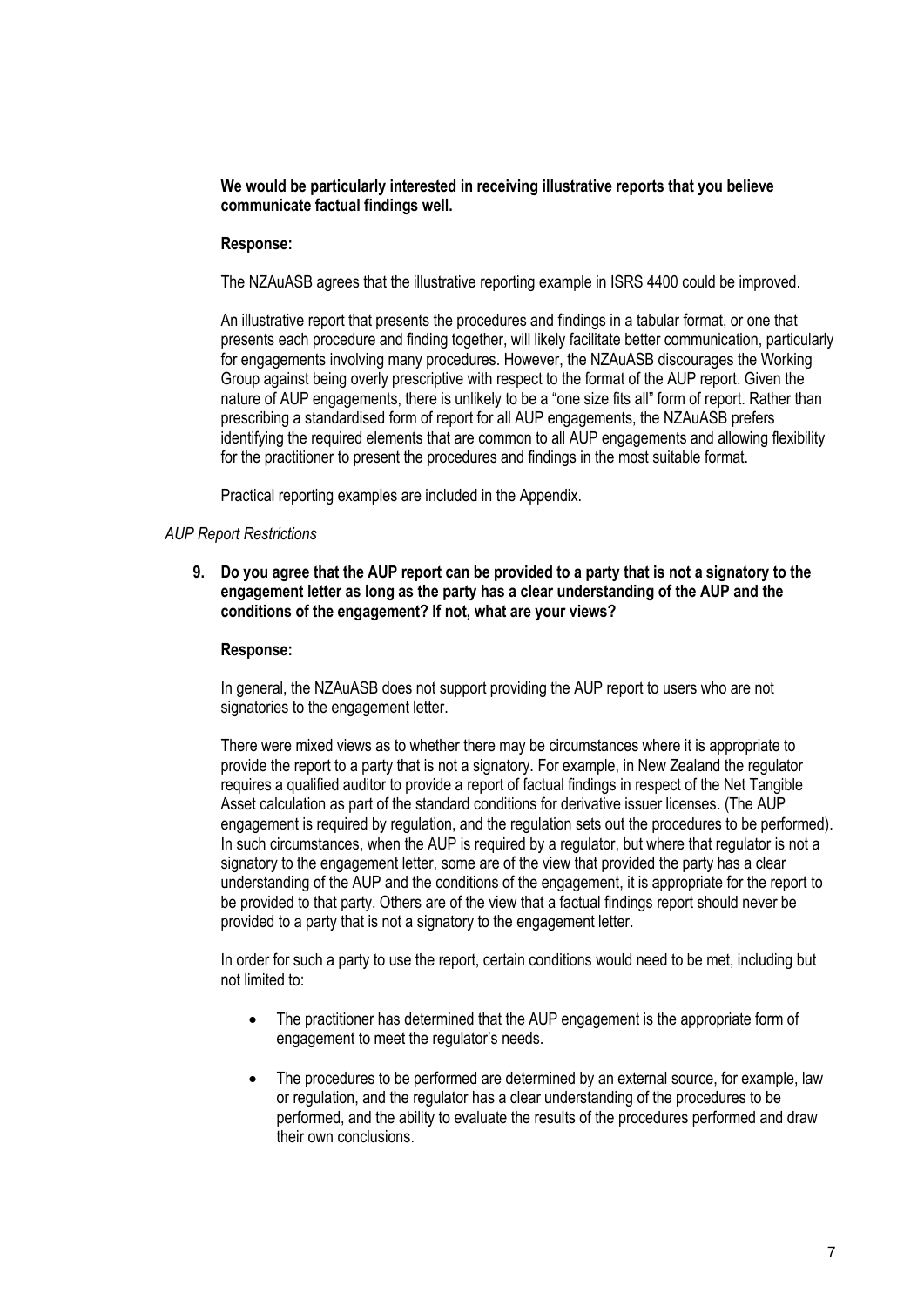The NZAuASB considers that it would be inappropriate for AUP reports to be used as general use reports as all readers are unlikely to have the necessary context to understand the procedures performed, evaluate the results and draw their own conclusions from the factual findings.

## **10. In your view, which of the three approaches described in paragraph 44 is the most appropriate (and which ones are not appropriate)? Please explain.**

#### **Response:**

The NZAuASB supports the third approach to restricting the report, whereby the report includes a statement to the effect that the report is intended solely for the specific users and may not be suitable for any other purposes. This wording strikes an appropriate balance between mitigating the risk of misinterpreting the findings and the convenience of allowing regulators etc. to make use of the report without signing up to the engagement letter.

The NZAuASB further believes that the alert should identify the specified parties for whom the report is intended, and state that the report is not intended to be, and should not be, used by anyone other than the specified parties.

As it is not possible for the practitioner to restrict the distribution of the report, it is, imperative that the report is very clear as to who the intended users of the report are, and alerts other potential users that the report has limitations.

#### **11. Are there any other approaches that the Working Group should consider?**

The NZAuASB has not identified any other approaches that the Working Group should consider.

*Recommendations Made in Conjunction with AUP Engagements*

## **12. Do you agree with the Working Group's view that recommendations should be clearly distinguished from the procedures and factual findings? Why or why not?**

## **Response:**

The NZAuASB does not support the inclusion of recommendations in an AUP report.

Recommendations are often driven by opinion on a matter and are not factual and, accordingly, providing recommendations based on a report on factual findings is not consistent with the nature of an AUP engagement, and therefore is not appropriate. Presenting recommendations in a report on factual findings may create confusion about the nature of the engagement and may imply falsely that a level of assurance can be taken from the report.

However, if provided, recommendations should be presented in a separate report There is already precedent for this concept, for example, a management letter or process improvements letter in an audit engagement.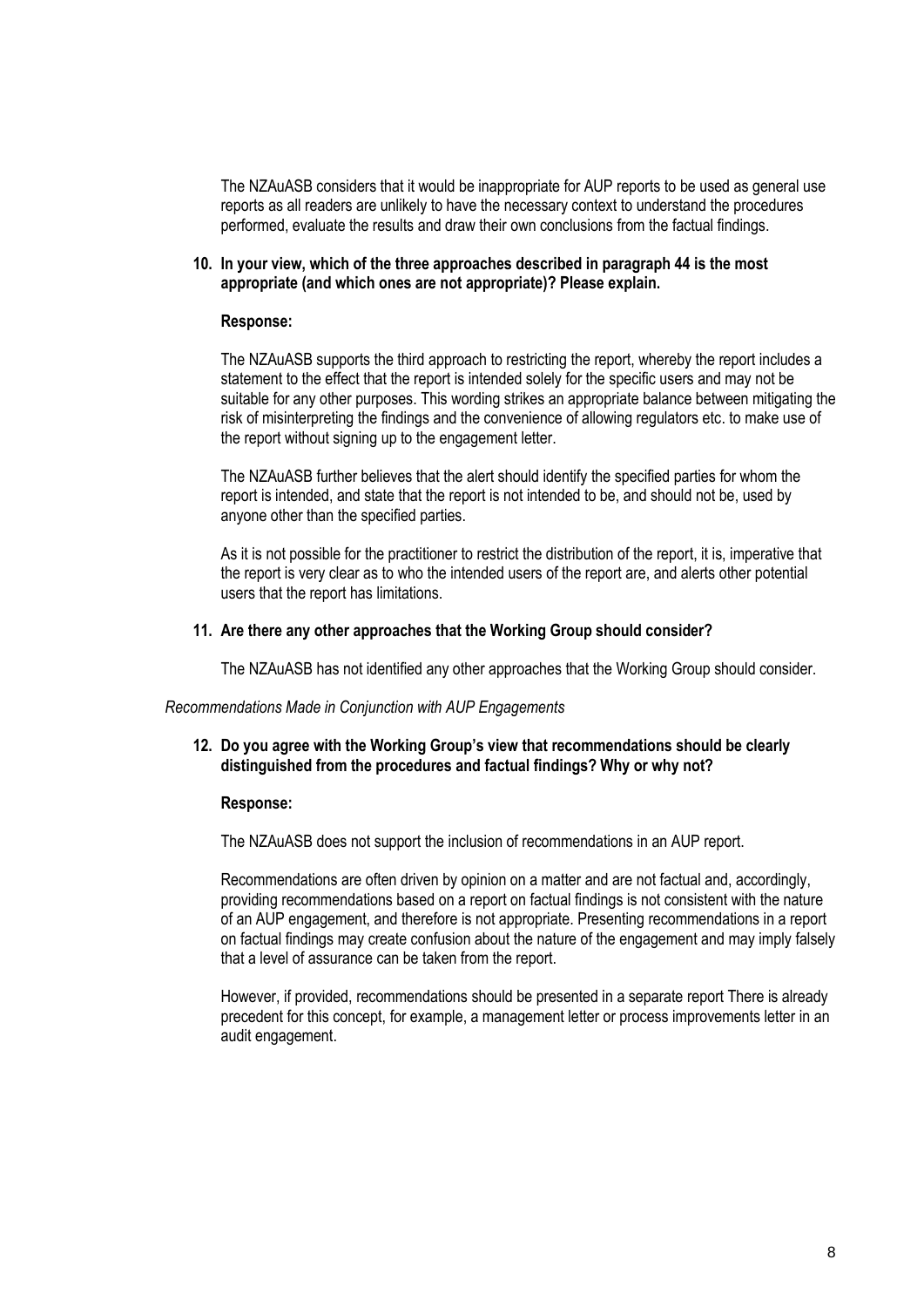**13. Are there any other areas in ISRS 4400 that need to be improved to clarify the value and limitations of an AUP engagement? If so, please specify the area(s) and your views as to how it can be improved.**

#### **Response:**

The NZAuASB has identified a number of areas where it believes additional guidance in ISRS 4400 may be useful. These are not necessarily restricted to clarifying the value and limitations of an AUP engagement.

- What is the role of written representations in an AUP engagement? Are they required?
- Is a written assertion required in an AUP engagement?
- The Discussion Paper addresses the use of experts. How and to what extent is it appropriate for the practitioner to use the work of others, for example, internal auditors, in an AUP engagement?
- How does the practitioner address matters that come to their attention that contradict the factual findings? What are the practitioner's obligations?
- What are the practitioner's obligations with respect to information obtained from performing another form of engagement?

#### *Multi-scope Engagements*

**14. What are your views as to whether the IAASB needs to address multi-scope engagements, and how should this be done? For example, would non-authoritative guidance be useful in light of the emerging use of these types of engagements?**

#### **Response:**

Unless required by law or regulation, the NZAuASB considers that multi-scope engagements should be discouraged. Users of a multi-scope engagement report may not understand the difference between the engagement types, creating or adding to confusion about the level of assurance to be taken or lack thereof.

Notwithstanding the previous comment, given the increasing demand for multi-scope engagements, guidance would be helpful.

#### **15. Do you agree with the Working Group's view that it should address issues within AUP engagements before it addresses multi-scope engagements?**

#### **Response:**

The NZAuASB agrees that a revised standard addressing AUP engagements should be a priority over developing guidance on multi-scope engagements. In a multi-scope engagement, the practitioner complies with the corresponding IAASB pronouncements. Accordingly, having up-todate standards on each type of engagement that could be a part of a multi-scope engagement is the best starting point.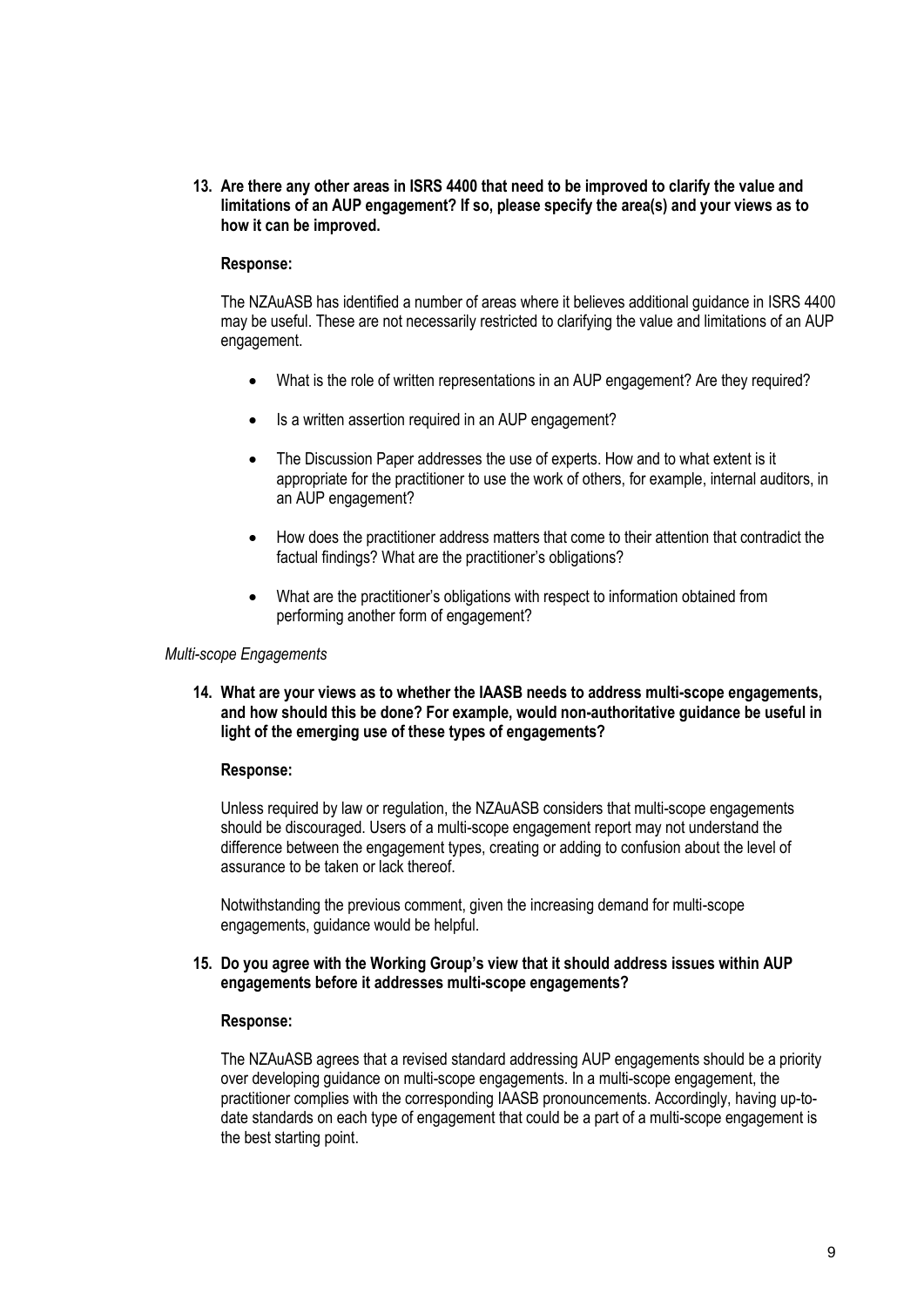## **Suggestions regarding the nature of guidance on multi-scope engagements you think would be helpful and any examples of multi-scope engagements which you are aware will be welcome and will help to inform further deliberations.**

To assist practitioners to prepare a report on a multi-scope engagement, guidance in the following areas would be helpful:

- Incorporating the required elements/items within one document;
- Distinguishing the work performed and the related assurance; and
- Removing duplication.

Similar guidance may also be helpful for the preparation of the engagement letter.

The guidance should also clarify that in performing each piece of the multi-scope engagement, the practitioner is required to follow the relevant international standards.

The NZAuASB is aware of the following examples of multi-scope engagements in New Zealand:

- Standard Conditions for derivatives issuer licences requires a qualified auditor to provide the governing body and the Financial Markets Authority with:
	- a. an assurance report on the design and operating effectiveness of financial resources controls throughout the most recently completed accounting period; and
	- b. a report of factual findings in respect of the Net Tangible Asset calculation as at the end of the most recently completed accounting period on the basis of the audited financial statements.
- The Reserve Bank Registered Bank Orders require an audit of the financial statements and certain supplementary information and a review over capital adequacy and credit and market risk information.
- Under the Gambling Act 2003 Class 4 Gaming entities that apply for a gambling licence must provide the Department of Internal Affairs with audited financial statements, assurance over forecast financial statements, and an agreed-upon procedures report to verify the financial information provided in the Gaming Machine Account Summary form.
- Under the Financial Markets Conduct Regulations 2014, trustee reporting engagements may require a combination of assurance, agreed-upon procedures and other requested reporting in accordance with the Trust Deed.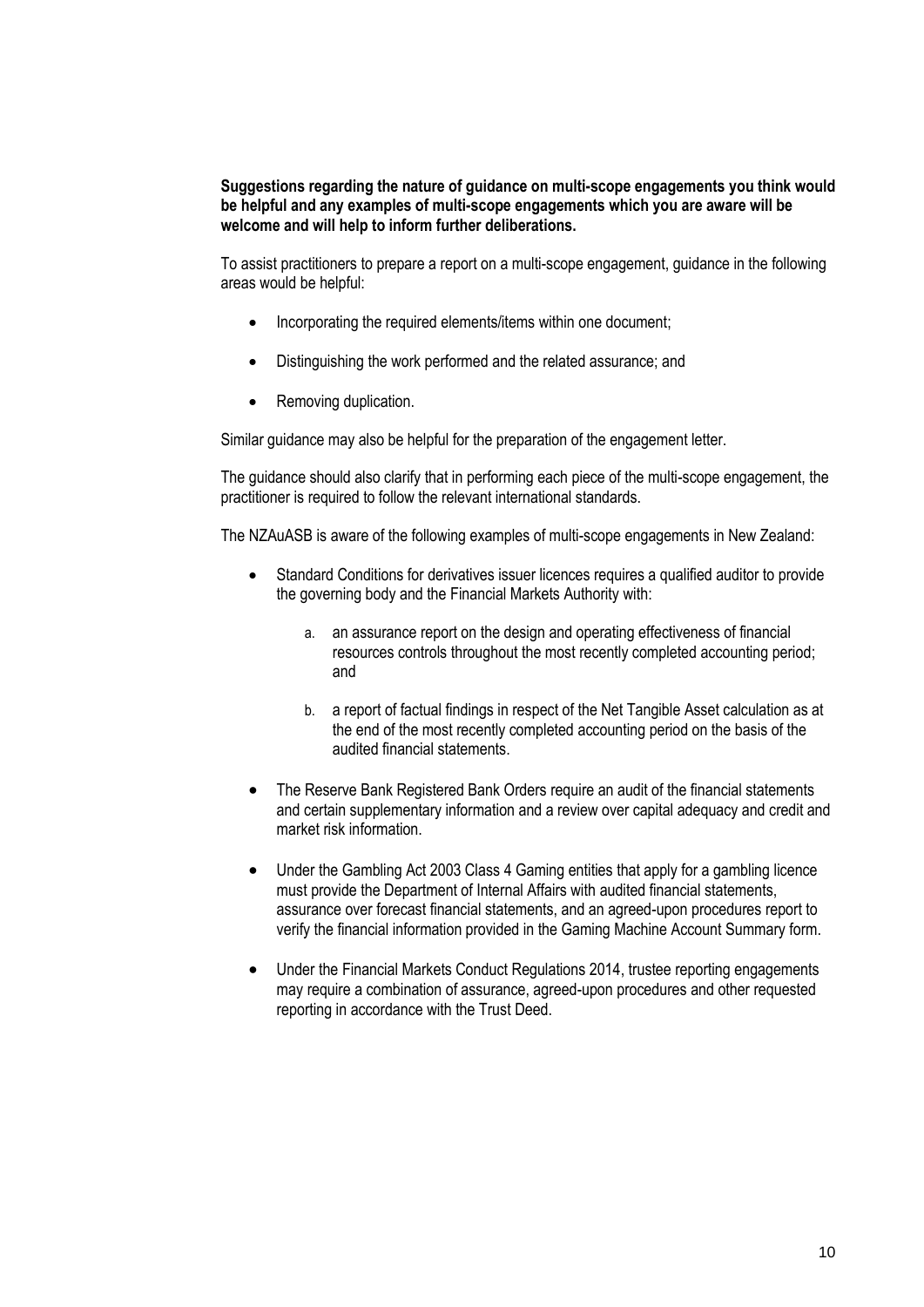# **Submission of the New Zealand Auditing and Assurance Standards Board**

## *IAASB Discussion Paper – Exploring the Demand for Agreed-Upon Procedures Engagements and Other Services, and the Implications for the IAASB's International Standards.*

**Appendix AUP Reporting Examples** 

**Report 1**

[DATE]

Dear Directors

## **Report to the Board of Directors of ABC**

## **Scope**

We have performed the procedures agreed with you in our engagement letter dated [date] with respect to specified income and expenses of ABC (ABC) during the year to 31 December 201X. Our engagement was undertaken in accordance with the basic principles and general guidance set out in the Agreed Upon Procedures Standards and Guidelines of the New Zealand Institute of Chartered Accountants. We disclaim any assumption of responsibility for the adequacy or otherwise of the procedures requested by you.

The procedures were applied to the two months June and September 201X.

The procedures were performed solely to assist you in evaluating the validity of the specified income and expenses. Because the procedures performed do not constitute either an audit or a review, we do not express any assurance on the specified income and expenses.

Our report is solely for your information and is not to be used for any other purpose. This report relates only to the accounts and items specified above and does not extend to any other financial information of ABC.

## **Work Programme**

The detailed checks undertaken are recorded in Appendix 1 for your reference.

## **Findings**

## **1. Claims paid (to Customers)**

We examined all transactions for claims paid from ABC to Customers, examining supporting documentation for each claim, and ensuring the claims paid were accurate, valid and authorised.

We found that all calculations were correct, and that the payments made agreed to the calculations.

In respect of input validity and accuracy and supporting information we noted the following:

- 1.1. Proforma claim 32971 (\$104.40) was charged to run #98 on the June 201X spreadsheet but according to the supporting documentation should have been charged to run #100.
- 1.2. Proforma claim 14029 (\$10.15) was charged to run #7 on the June 201X spreadsheet but according to the supporting documentation should have been charged to run #22.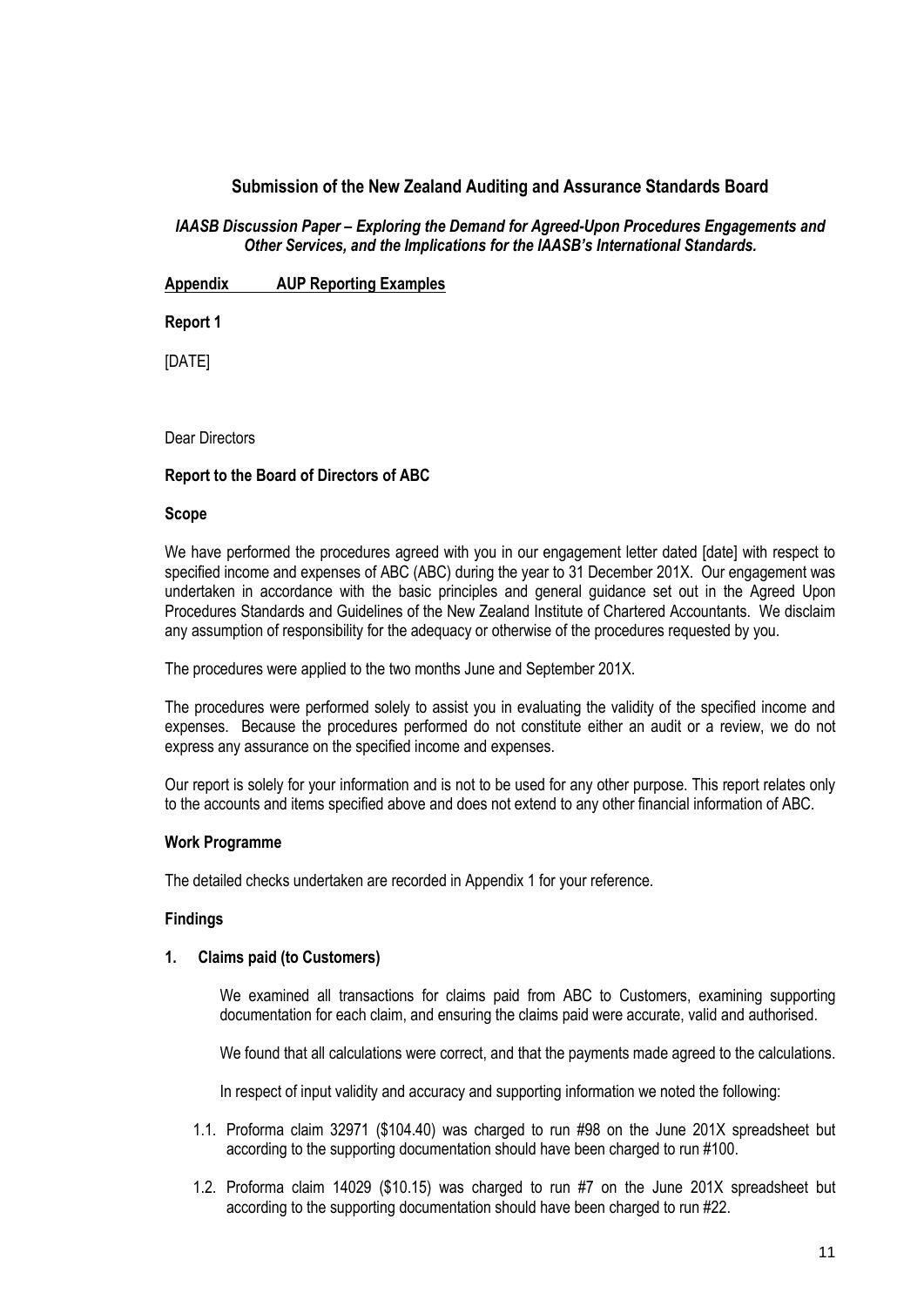## **2. Contractor drivers' income payments (to Contractors)**

We examined all contractor drivers' income payments from ABC, ensuring all inputs are valid and accurate, calculations are correct, and that the payments made agree to the calculations

We found that all calculations were correct, and that the payments made agreed to the calculations.

## **3. Fuel levies paid (to Contractors)**

We examined all fuel levies paid to contractors by ABC, ensuring all inputs were valid and accurate, calculations were correct, and that the payments made agreed to the calculations.

## **4. Railferry charges levied (on Customers)**

We examined all rail ferry charges levied on Customers by ABC, ensuring all inputs were valid and accurate, calculations were correct, and that the actual charges levied agreed to the calculations.

We found that calculations were correct, and levies agreed to calculations.

In respect of input validity and accuracy we noted the following:

4.1. We found that the daily excess volumes on 16 September 201X had been incorrectly input on September 19 201X. This led to the actual daily excess volumes on 19 September not being input at all. The net results are summarised in the table below.

|              | September<br>16 excess<br>$(m3)$ as per<br>email | September 16<br>excess (m3) as<br>per<br>spreadsheet | <b>Difference</b><br>at \$35 per<br>(m3) | September<br>19 excess<br>$(m3)$ as per<br>email | September 19<br>excess (m3)<br>as per<br>spreadsheet | <b>Difference</b><br>at \$35 per<br>(m3) |
|--------------|--------------------------------------------------|------------------------------------------------------|------------------------------------------|--------------------------------------------------|------------------------------------------------------|------------------------------------------|
| A            |                                                  |                                                      |                                          |                                                  |                                                      |                                          |
| B            |                                                  |                                                      |                                          |                                                  |                                                      |                                          |
| C            |                                                  |                                                      |                                          | 3.5                                              |                                                      | (122.50)                                 |
| D            |                                                  |                                                      |                                          | 1.0                                              |                                                      | (35.00)                                  |
| E            | 2.5                                              |                                                      | (87.50)                                  | 1.5                                              | 2.5                                                  | 35.00                                    |
| F            |                                                  |                                                      |                                          | 0.5                                              |                                                      | (17.5)                                   |
| <b>TOTAL</b> | 2.5                                              | $\mathbf{0}$                                         | (87.50)                                  | 6.5                                              | 0                                                    | (140.00)                                 |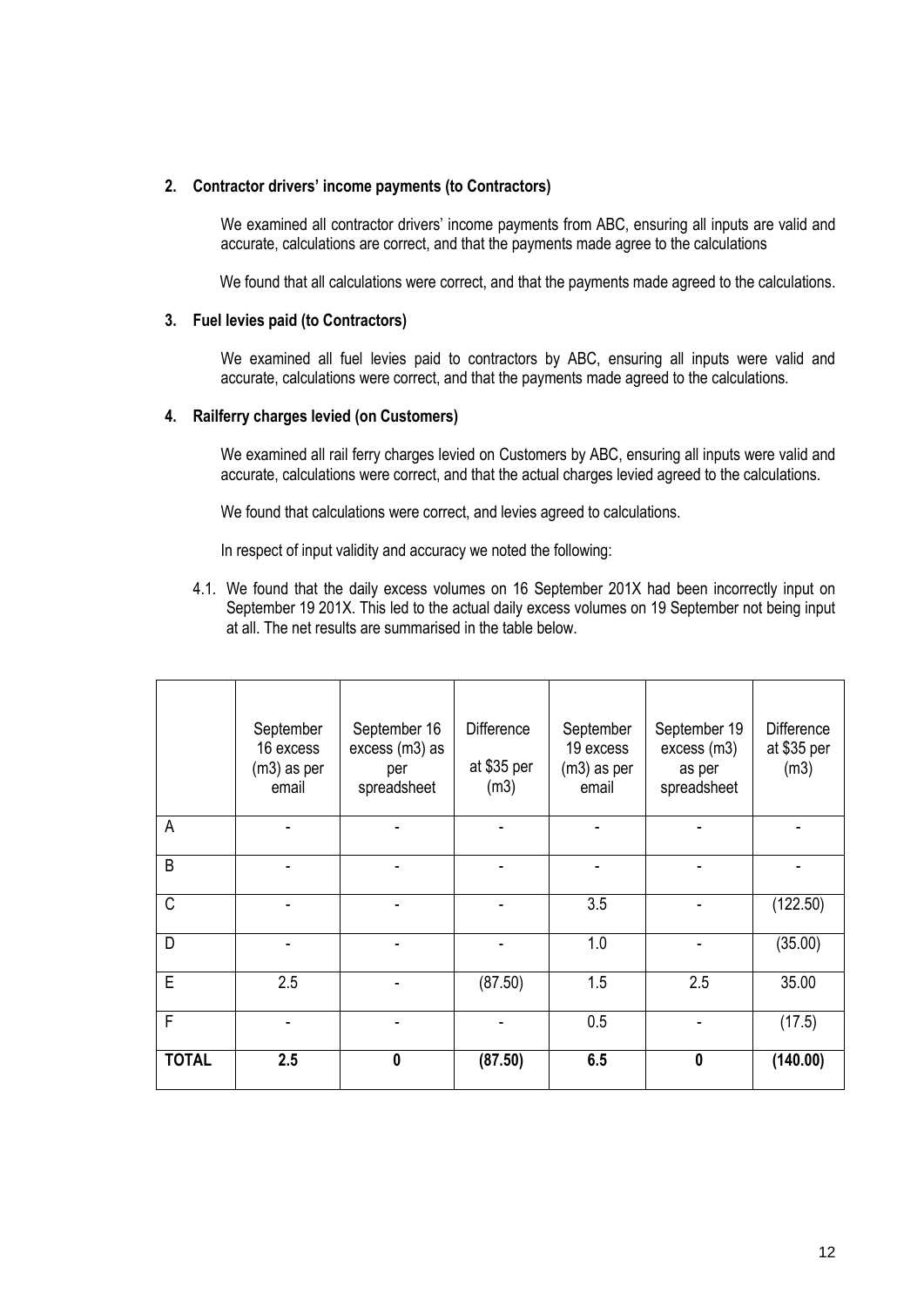## **5. Linehaul charges levied (on Customers)**

We examined all linehaul charges levied on Customers by ABC, ensuring all inputs were valid and accurate, calculations were correct, and that the actual charges levied agreed to the calculations.

We found that levies agreed to calculations and the calculations were correct and the actual charges levied agreed to the calculations.

In respect of input validity and accuracy and supporting information we noted the following:

5.1. The September 201X rurals to be deducted for Nelson was input as 1,801 opposed to 810, a difference of 991 labels. This has led to a difference of \$5,411 in the September monthly sales for Nelson.

We would like to thank \_\_\_\_\_\_\_\_\_\_\_\_\_\_\_\_\_ and \_\_\_\_\_\_\_\_\_\_\_\_\_\_ for their assistance during the Agreed Upon Procedures.

Yours faithfully

[name of firm]

# **APPENDIX 1**

**ABC agreed upon procedures – detailed proposed steps (determined in [year] and followed in [year]). All apply to two calendar months to be chosen by [name of firm]**

## 1. Claims paid to contractors

If ABC staff do damage, ABC pays the claim to customer. If the contractor does the damage, the contractor may pay full or part of the claim. If the contractor only pays part, ABC will top up to the balance. It is this top up that is required to be checked.

[Name] maintained a spreadsheet collating claims. In addition paper files are kept of contractor's claims with supporting information.

- Check details and total amount of claim against customer form
- Check analysis of contractor contribution
- Check analysis of Regional Franchisee contribution
- Check ABC contribution is accurate and appropriate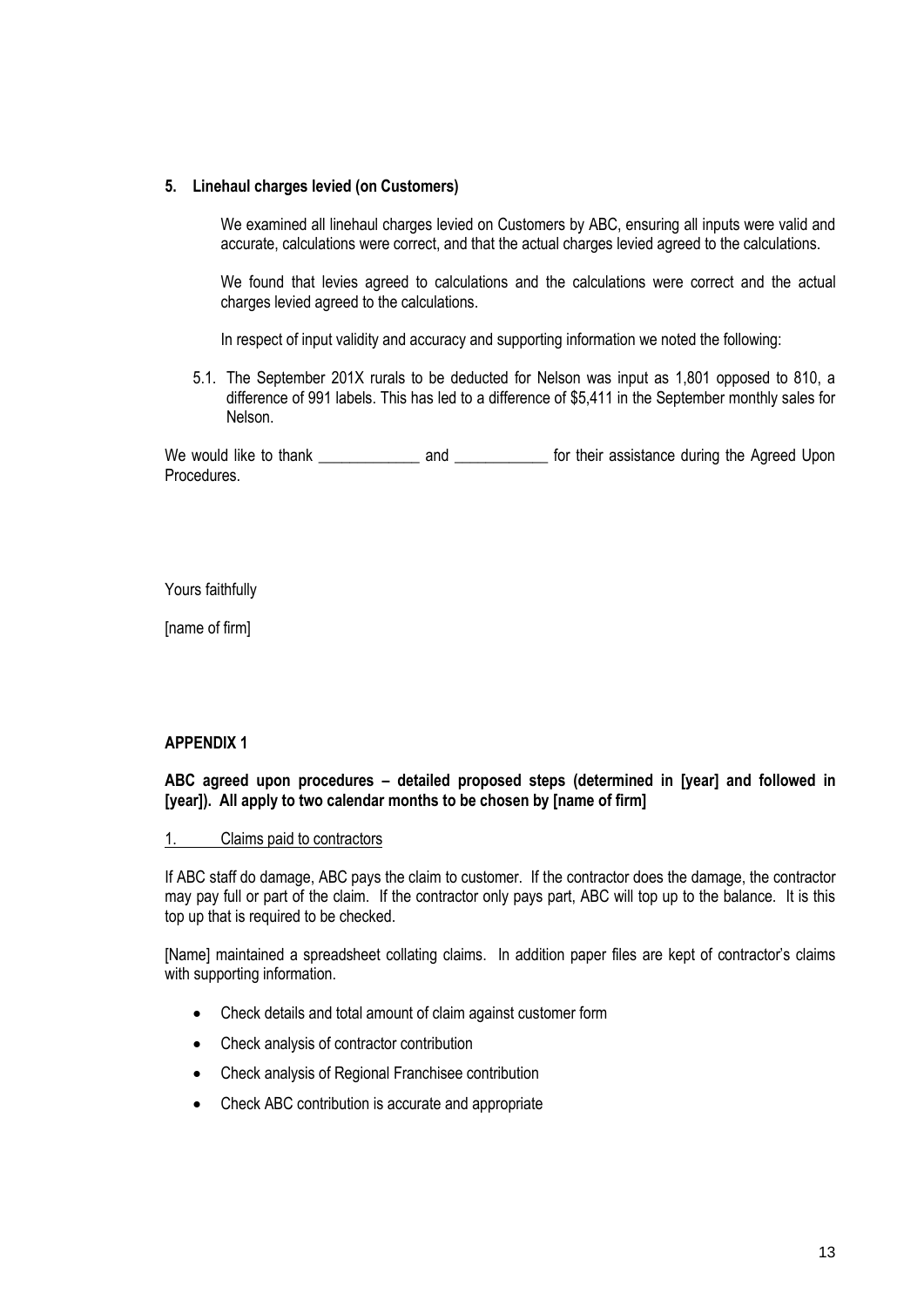# 2. Contractor payments

- Check fixed daily rate agrees to contract
- Check number of working days correct
- Check depot help fees agree to contract
- Check claims have been calculated correctly (refer item 1, above)
- Check rail ferry shuttle rate agrees to contract
- Check variable fuel allowance agrees to fuel levy calculations (refer item 3., below)
- Check sundry income and sundry debits agree to supporting documentation
- Check all calculations in input sheet
- Check all lines on input sheet link correctly through to the remittance sheets
- Check remittance sheets agree to amounts paid to contractors for those months

## 3. Fuel levy calculations

- Check fuel price calculated according to contract(s)
- Check fuel price inputs are correct
- Check fuel price calculated correctly
- Check variance over trigger is correct
- Check kilometres per day are correct for each contractor
- Check kms per litres agrees to contract
- Check number of working days is correct
- Check all calculations in the spreadsheet are accurate
- Check the fuel levy agrees to the contractor payments (refer item 3., above)

## 4. Railferry levies charged to Customers

These are amounts that ABC pays and claims re-imbursement from the Customers according to a pre-set formula in a spreadsheet.

- Check days in month
- Check cubic meterage (main and second ferry) allocated agrees to contracts with Customers
- Check rates per cubic metre agree to contracts with Customers
- Check 2% fuel surcharge agrees to contracts with Customers
- Check excess rate per metre charged to Customers is accurate
- Check volume shipped agrees to supporting documentation
- Check all calculations
- Check amount in spreadsheet agrees to amount actually charged to Customers
- Check all charges to Customers are as per calculated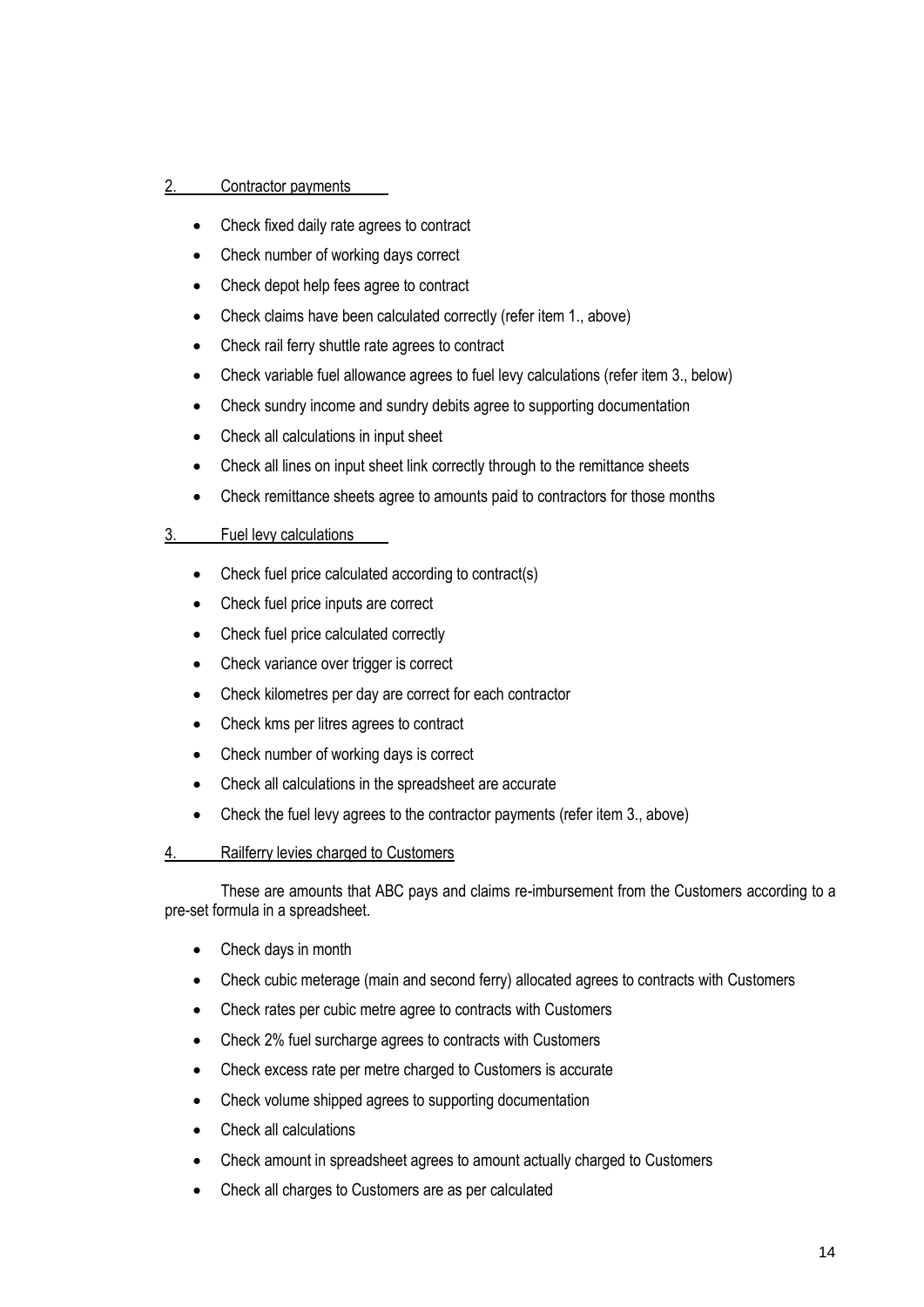# 5. Linehaul levy calculation

This is an amount to bring the estimated P&L to zero for the month.

We check the allocation across the Customers, rather than the calculation of the gross total fee for the month (which is effectively an amount required to balance the estimated P&L to zero for the month).

- Check destination label purchases and monthly sales agree to supporting documentation (note these are a year to date figure, so will assume carried forward figure is correct, and check just the two months selected)
- Check rebates allowed
- Check calculations are correct
- Check actual amounts charged to RFs agrees to calculations

## **Report 2**

[Date]

## **PRIVATE AND CONFIDENTIAL**

Dear Directors,

## **Agreed upon Procedures Report of Factual Findings**

We performed the procedures agreed with you and the Tertiary Education Commission (TEC), and outlined below, with respect to the prudential financial standards calculations of ABC as of 31 January 20X6 and 31 January 20X7, set forth in the accompanying schedule. Our engagement was undertaken in accordance with APS-1 Statement of Agreed-upon Procedures Engagement Standard and Guidelines of the New Zealand Institute of Chartered Accountants (NZICA). We disclaim any assumption of responsibility for the adequacy or otherwise of the procedures requested by you. You and the TEC are responsible for determining whether factual findings provided by us, in combination with other information obtained, provide a reasonable basis for any conclusion which you wish to draw on the subject matter.

The procedures were performed solely to assist you and the TEC to assess the ongoing financial viability of ABC and are as follows:

| <b>Procedures</b>                                                                                                                                         | <b>Factual Findings</b>                                 | <b>Errors or</b><br>exceptions<br>identified |
|-----------------------------------------------------------------------------------------------------------------------------------------------------------|---------------------------------------------------------|----------------------------------------------|
| 1. We obtained the prudential financial standards<br>calculations as at 31 January 20X6 prepared by the<br>PTE.                                           | Obtained.                                               |                                              |
| 2. We compared the components of the prudential<br>financial standards calculations as at 31 January<br>20X6 to the audited financial statements as at 31 | We found the amounts<br>compared to be in<br>agreement. | None                                         |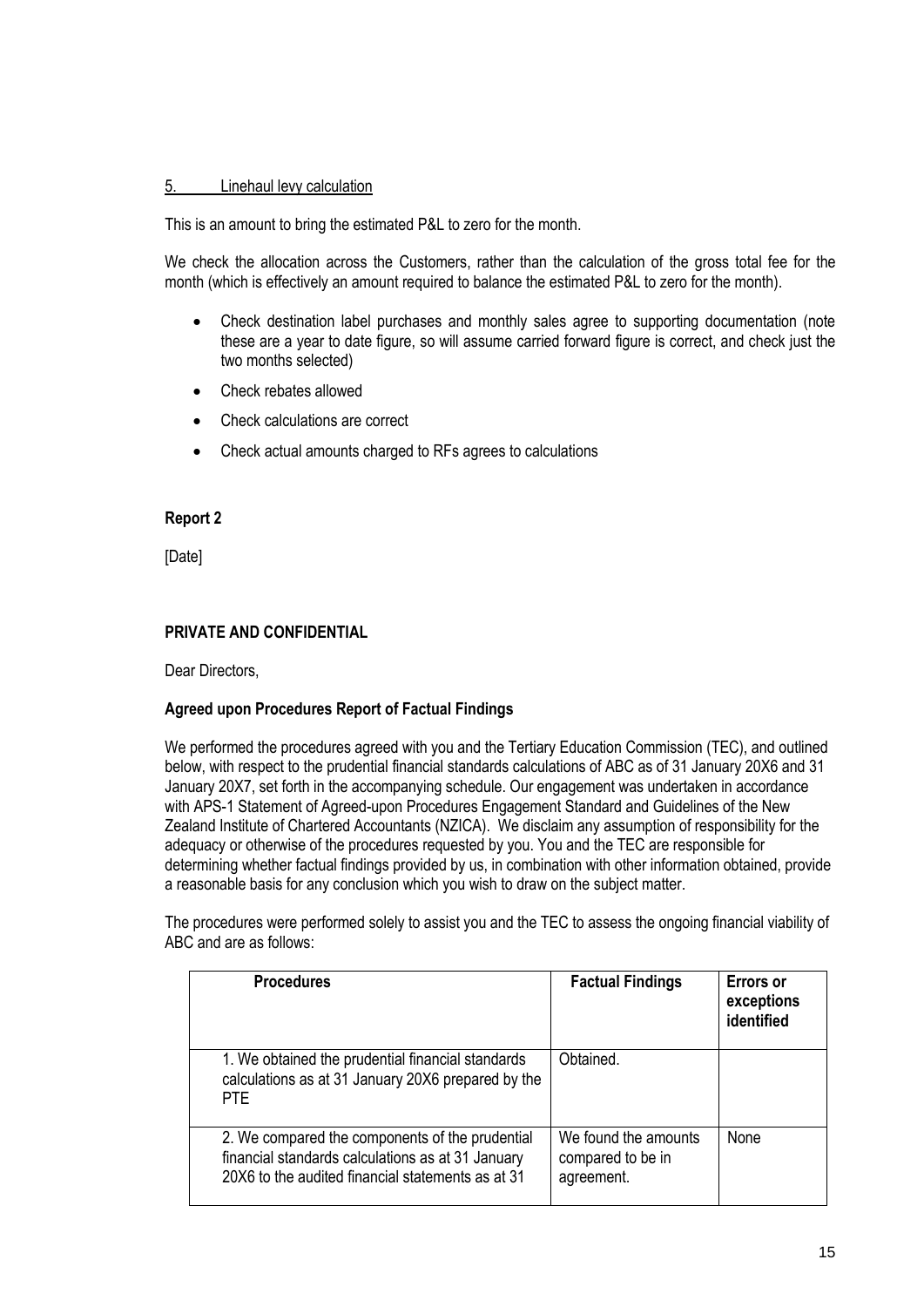| January 20X6                                                                                                                                                                                                                            |                                                                                                                                                                                                                                                   |      |
|-----------------------------------------------------------------------------------------------------------------------------------------------------------------------------------------------------------------------------------------|---------------------------------------------------------------------------------------------------------------------------------------------------------------------------------------------------------------------------------------------------|------|
| 3. We re-performed the prudential financial<br>standards calculations as at 31 January 20X6                                                                                                                                             | We found our<br>recalculations to be the<br>same as the PTE's<br>calculations.                                                                                                                                                                    | None |
| 4. We obtained the prudential financial standards<br>calculations as at 31 January 20X7 prepared by the<br><b>PTE</b>                                                                                                                   | Obtained.                                                                                                                                                                                                                                         |      |
| 5. We obtained the prospective financial<br>information as at 31 January 20X7 prepared by the<br><b>PTE</b>                                                                                                                             | Obtained.                                                                                                                                                                                                                                         |      |
| 6. We checked that the prospective financial<br>information as at 31 January 20X7 was approved<br>by the PTEs governing body                                                                                                            | We found the<br>prospective financial<br>information as at 31<br>January 20X7 were<br>approved by the PTEs<br>governing body.                                                                                                                     | None |
| 7. We compared the accounting policies and<br>management estimates used for the prospective<br>financial information as at 31 January 20X7 were<br>the same as those used in the reviewed financial<br>statements as at 31 January 20X6 | We found the<br>accounting policies and<br>management estimates<br>used for the prospective<br>financial information as<br>at 31 January 20X7<br>were the same as those<br>used in the reviewed<br>financial statements as<br>at 31 January 20X6. | None |
| 8. We compared the prospective financial<br>information as at 31 January 20X7 to the<br>assumptions set out by the PTE                                                                                                                  | We found the PTE's<br>assumptions had been<br>used to prepare the<br>prospective financial<br>information as at 31<br>January 20X7.                                                                                                               | None |
| 9. We re-performed the prudential financial<br>standards calculations as at 31 January 20X7                                                                                                                                             | We found our<br>recalculations to be the<br>same as the PTE's<br>calculations.                                                                                                                                                                    | None |

Because the above procedures do not constitute either an audit or a review, we do not express any assurance on the prudential financial standards calculations as of 31 January 20X6 or 31 January 20X7.